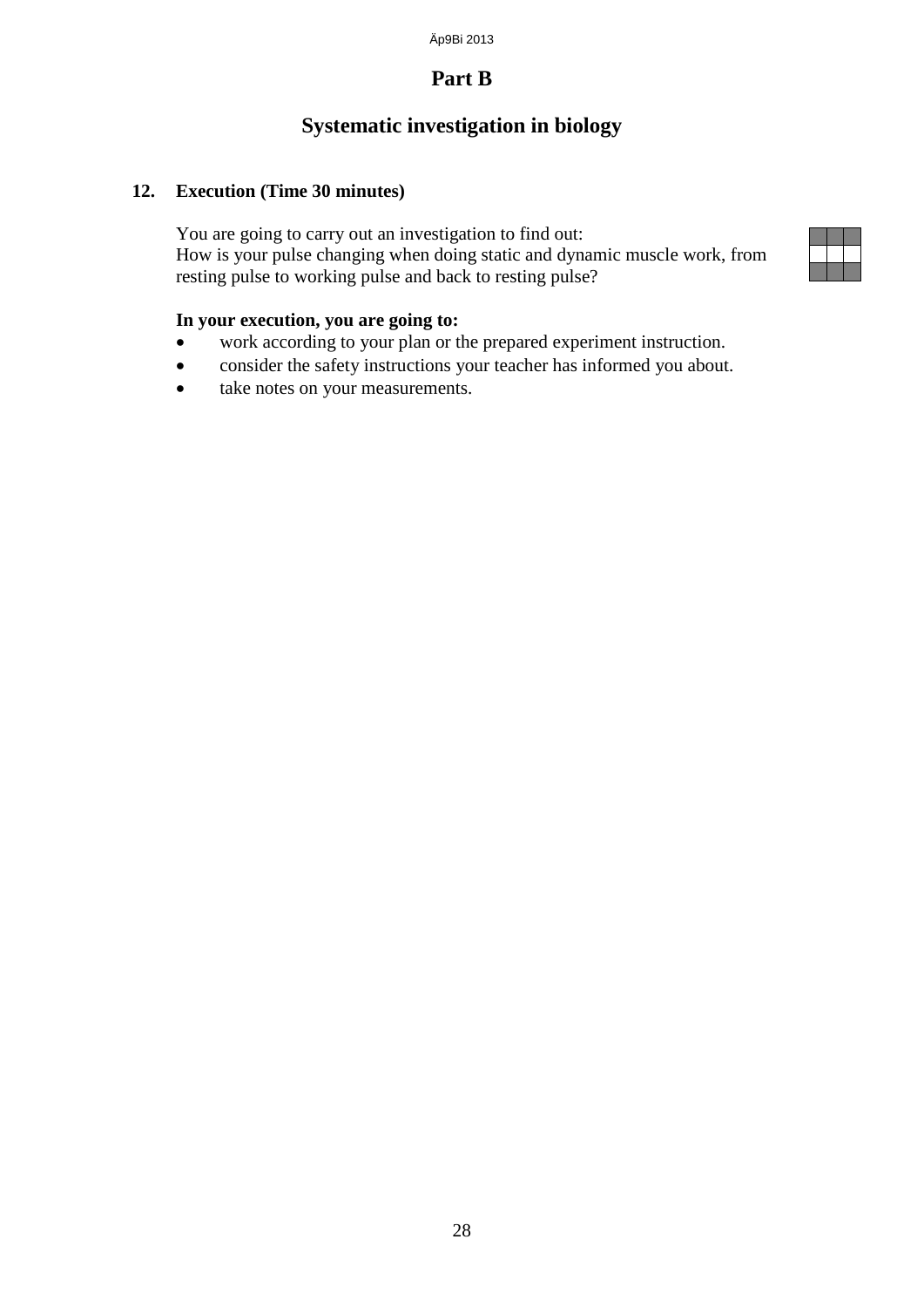# **Experiment instruction for a systematic investigation in biology**

You are going to carry out an investigation to find out: How your pulse changes when doing static and dynamic muscle work, from resting pulse to working pulse and back to resting pulse.

#### **Material:**

Stopwatch or similar, ruler and calculator.

#### **Risks with the experiment**:

Consider the safety instructions your teacher has informed you about.

#### **Method of investigation:**

#### **Resting pulse**

**1.** Calculate your resting pulse. See instruction on pulse measurements in the planning task.

#### **Static muscle work**

- **1.** Stand against a wall with your legs in 90° angle.
- **2.** Start the timekeeping and stay in this position as long as you can, or maximum 5 minutes.
- **3.** Stop the timekeeping and take notes on time.
- **4.** Calculate your pulse after the work.
- **5.** Repeat the pulse calculation after 1 minute, 2 minutes, 3 minutes and so on until your pulse is back to resting pulse.

#### **Dynamic muscle work**

- **1.** Do knee-bending for as long time as the static work.
- **2.** Calculate your pulse after the work.
- **3.** Repeat the pulse calculation after 1 minute, 2 minutes, 3 minutes and so on until your pulse is back to resting pulse.



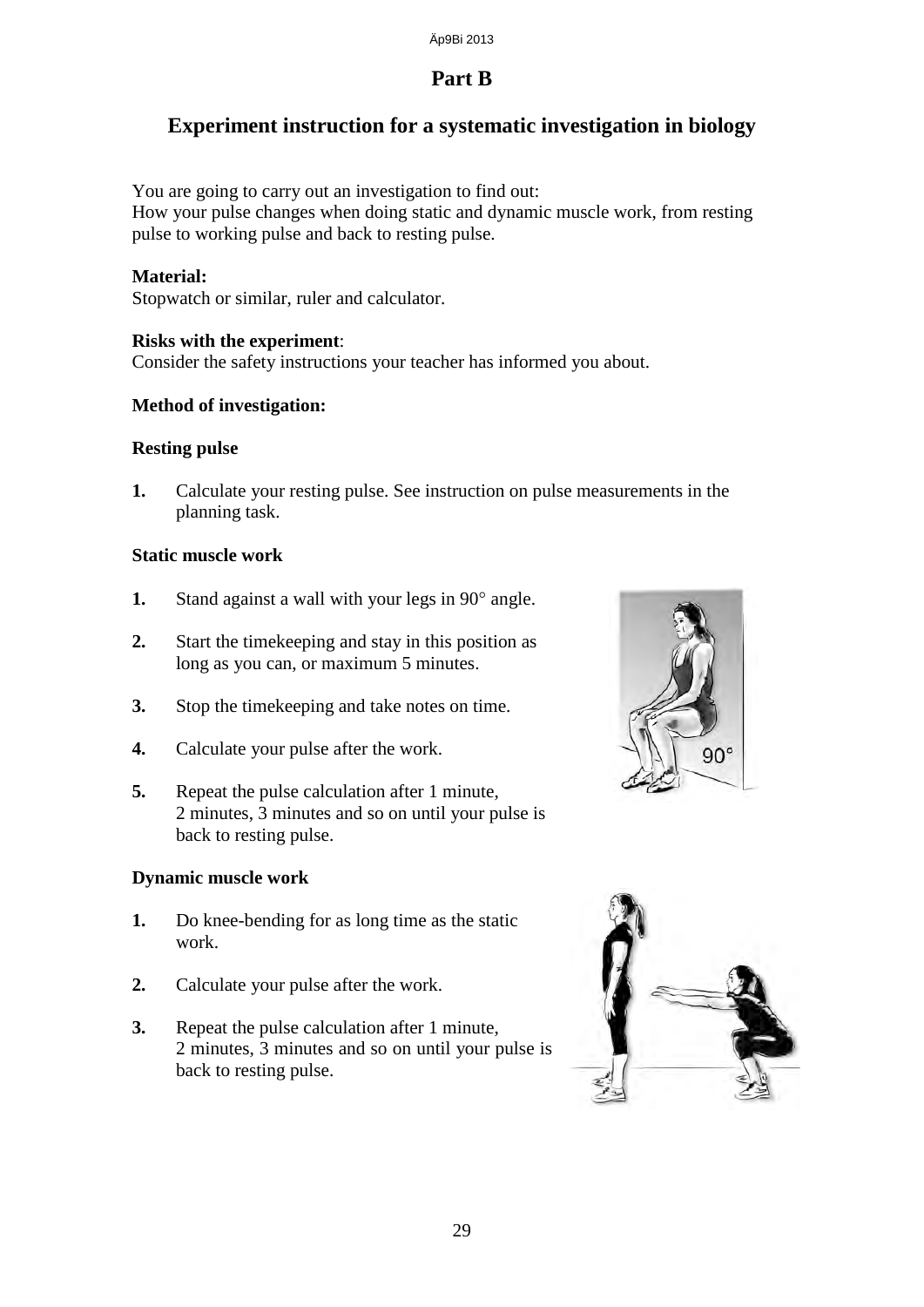# **Systematic investigation in biology**

### **13. Evaluation (Time 30 minutes)**

a) Show the result of your pulse changes, when doing static **and** dynamic muscle work, by drawing in the diagram.



- b) From which muscle work, static or dynamic, does it take longer to regain resting pulse?
	- Draw a conclusion from your result and answer the question.
	- Explain the conclusion using your biology content knowledge.